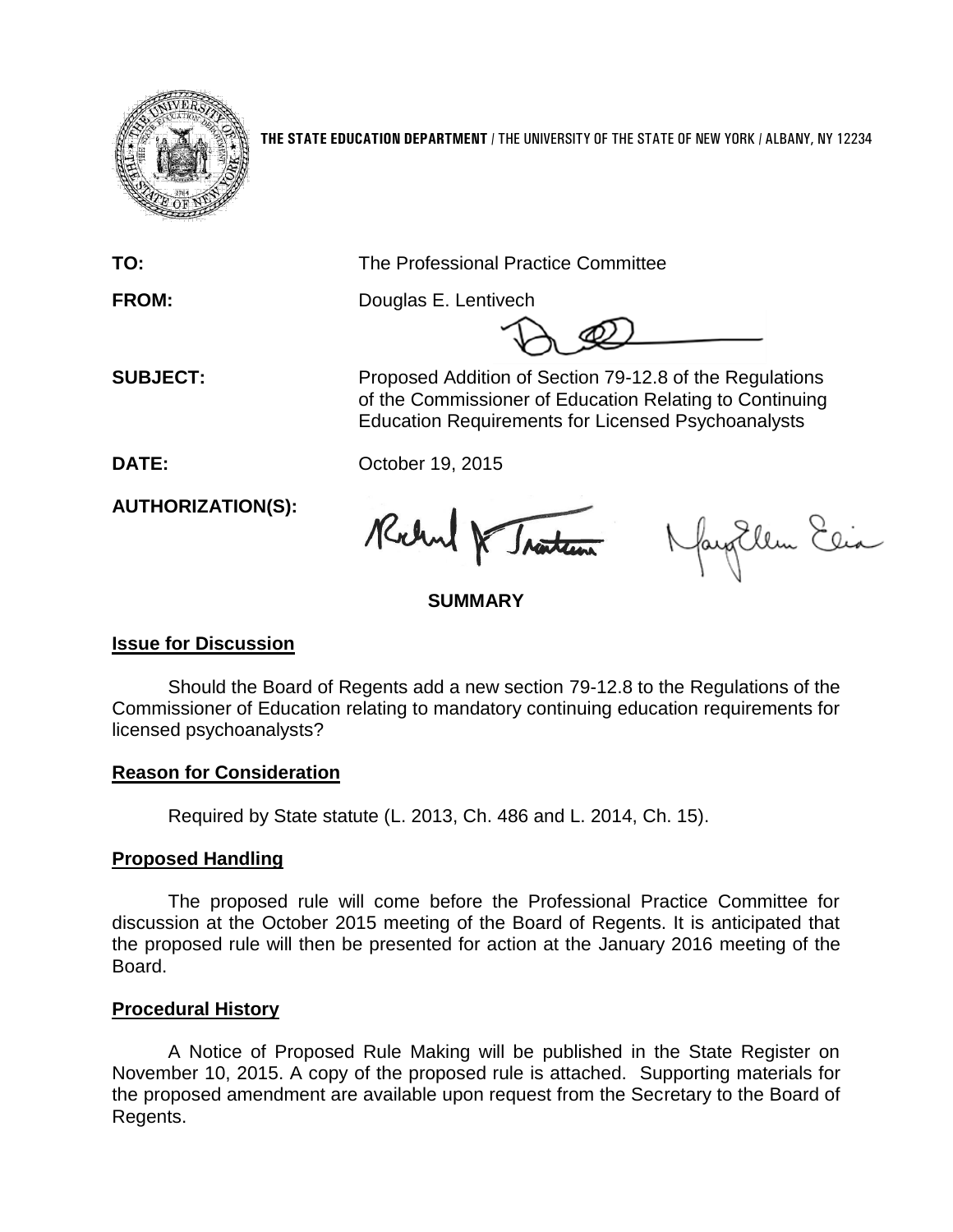#### **Background Information**

Section 8412 of the Education Law, as added by Chapter 486 of the Laws of 2013, requires licensed psychoanalysts to complete 36 hours of mandatory continuing education when registering to practice in New York State, effective January 1, 2017. In order to implement the requirement for continuing education in a timely manner, the law was amended by Chapter 15 of the Laws of 2014 to authorize the Department to promulgate and adopt regulations necessary to implement the law prior to the effective date.

The proposed rule establishes mandatory continuing education requirements and standards for the Department's approval of continuing education providers. The proposed rule requires each licensed psychoanalysts to complete 36 hours of continuing education during each three-year registration period. The proposed rule provides a phase-in period in which licensees whose next registration period is during the first three years after January 1, 2017 will be required to complete only one hour of mandatory continuing education for each month in the registration period after January 1, 2017.

The proposed rule defines acceptable continuing education subjects and other types of educational activities that the Department will accept to satisfy the required continuing education requirements. Acceptable continuing education must contribute to the professional practice of psychoanalysis and must be offered by a provider approved by the Department, based upon an application and payment of a fee. Acceptable courses may include, but are not limited to, university and college credit and non-credit courses; and professional development and technical sessions related to the practice of psychoanalysis. Other acceptable education activities include: (1) preparing and teaching a course offered by a provider of continuing education; (2) preparing and teaching a course, acceptable to the department, at a higher education institution or psychotherapy institute relating to the practice of psychoanalysis; (3) making a technical presentation at a professional conference sponsored by an organization that is a provider of continuing education; (4) completing a self-study program offered by a provider approved by the Department; (5) authoring a first-time article published in a peer-reviewed journal or a chapter in a published book; and (6) authoring a first-time book in the practice of psychoanalysis.

Organizations or individuals that may apply to offer continuing education to licensed psychoanalysts include: higher education institutions; psychotherapy institutes chartered by the Board of Regents; national, state and local professional psychoanalyst associations; national organizations of jurisdictional psychoanalysis boards; or entities operated under an operating certificate issued under the Mental Hygiene law; and entities defined in the Public Health law. In order to become an approved provider, the organization or individual must submit the \$900 fee and an application that meets the requirements in the proposed addition to the Commissioner's regulations. An approved provider must apply and pay the fee every three years and, if the Department determines a provider is not meeting the standards set forth in the proposed rule, the Department may deny or terminate its approval.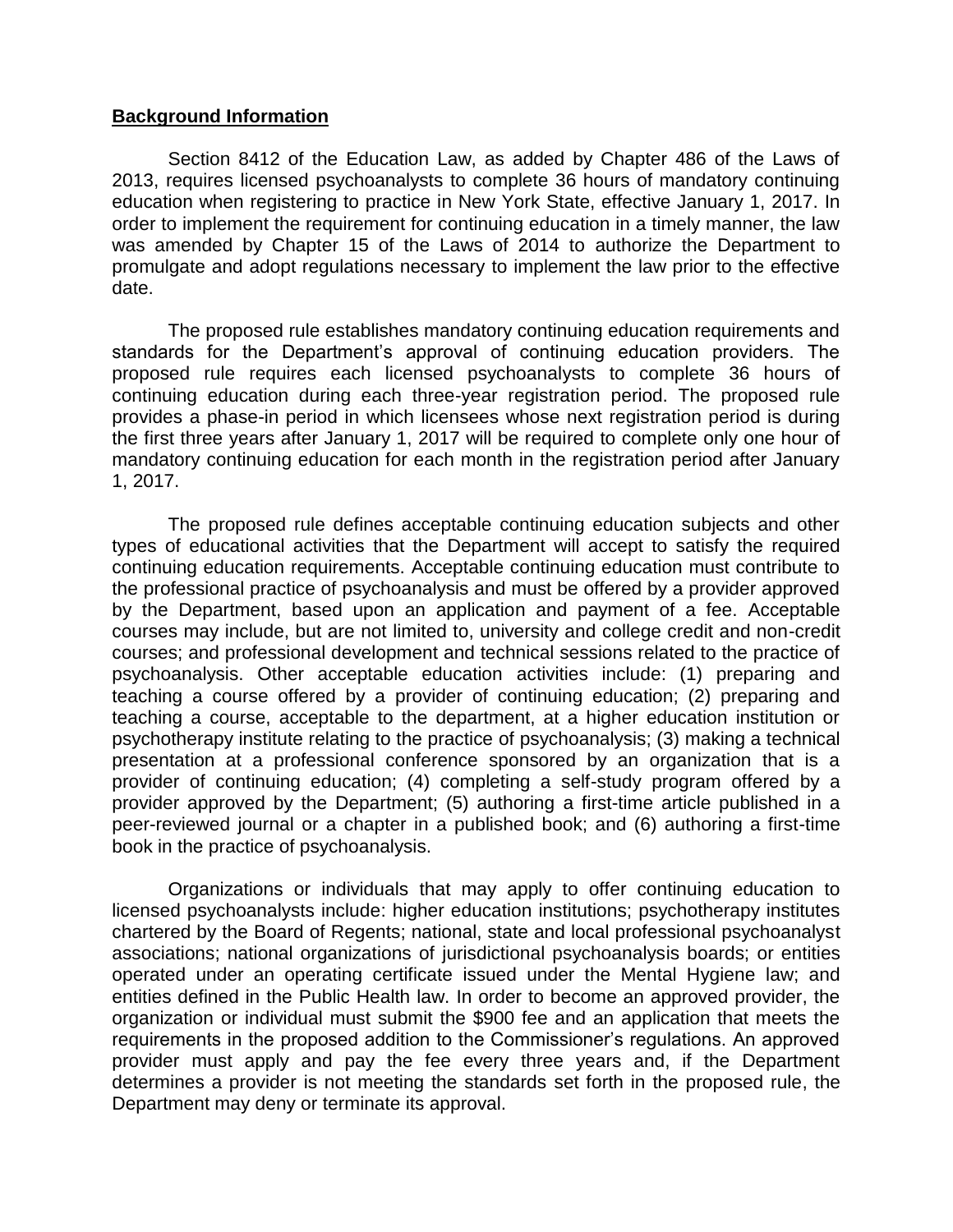The proposed rule also establishes continuing education requirements when there is a lapse in practice, requirements for licensees under conditional registration, and fees for licensees and providers. The proposed rule is modeled after similar mandatory continuing education requirements for licensed master social workers and licensed clinical social workers, for whom continuing education requirements have been in place since January 1, 2015 and for physical therapists and licensed massage therapists, for whom continuing education requirements have been in place since 2009 and 2012, respectively.

#### **Timetable for Implementation**

The proposed rule will come before the Board of Regents for action at its January 2016 meeting. If adopted at the January meeting, the rule will become effective January 1, 2017, which is the effective date of the statute.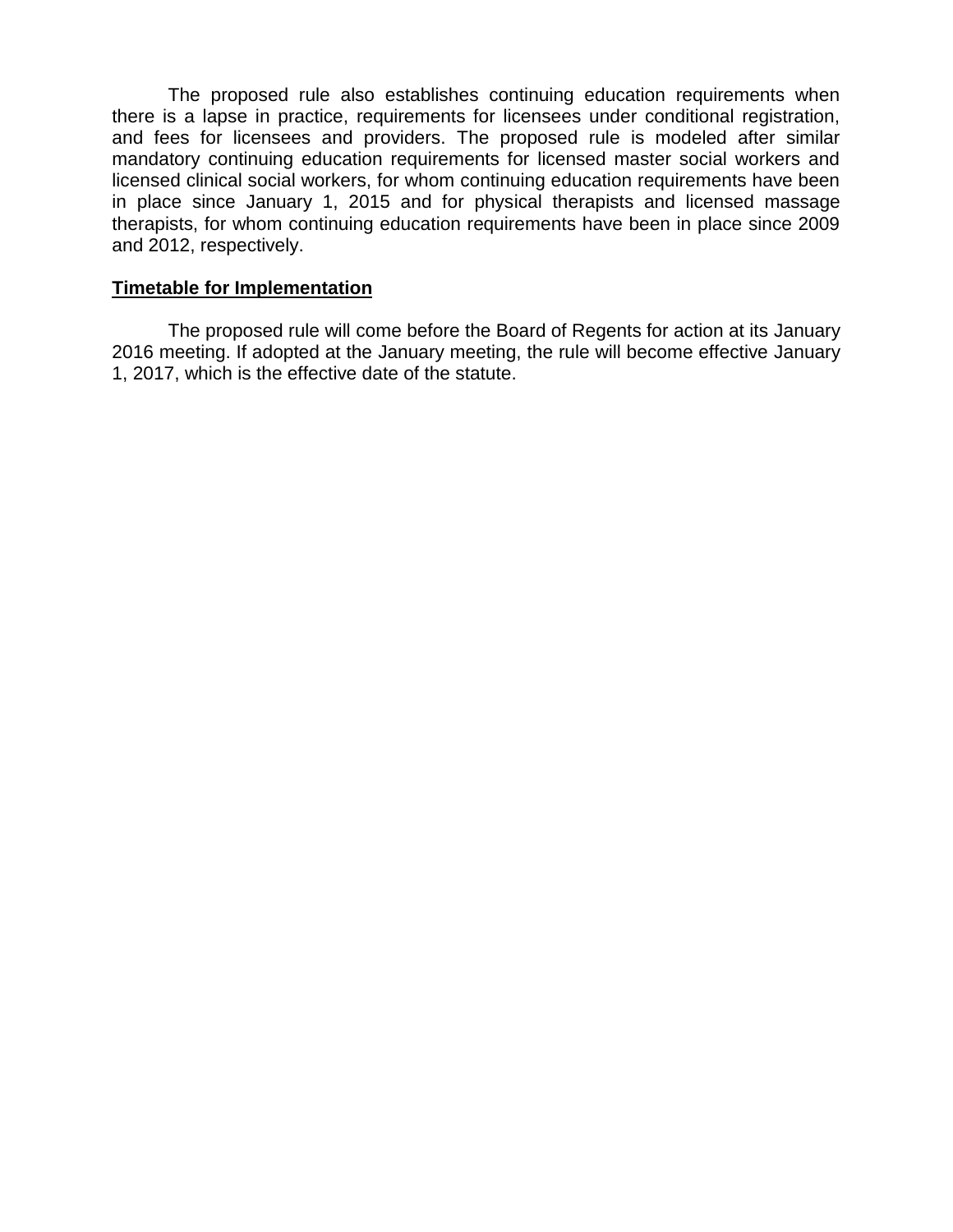AMENDMENT TO THE REGULATIONS OF THE COMMISSIONER OF EDUCATION

Pursuant to sections 207, 212, 6504, 6507 and 8412 of the Education Law, Chapter 486 of the Laws of 2013 and Chapter 15 of the Laws of 2014.

Section 79-12.8 of the Regulations of the Commissioner of Education is added, effective January 1, 2017, to read as follows:

§79-12.8 Continuing education for licensed psychoanalysts.

(a) Definitions. As used in this section:

(1) Acceptable accrediting agency means an organization accepted by the department as a reliable authority for the purpose of accreditation at the postsecondary level, applying its criteria for granting accreditation in a fair, consistent and nondiscriminatory manner, such as an agency recognized for this purpose by the Council for Higher Education Accreditation.

(2) Higher education institution means a degree-granting postsecondary institution accredited by an acceptable accrediting agency.

(3) Psychotherapy institute means a psychotherapy institute chartered by the Board of Regents, or an institution offering a program which meets the requirements of section 52.35 of this Title.

(b) Applicability of requirements.

(1) Each licensed psychoanalyst, required under article 163 of the Education Law to register with the department to practice in New York State, shall comply with the mandatory continuing education requirements as prescribed in subdivision (c) of this section, except those licensees exempt from the requirement or who obtain an adjustment to the requirement pursuant to paragraph (2) of this subdivision or who are subject to a different requirement pursuant to this section.

(2) Exemptions and adjustments to the requirement.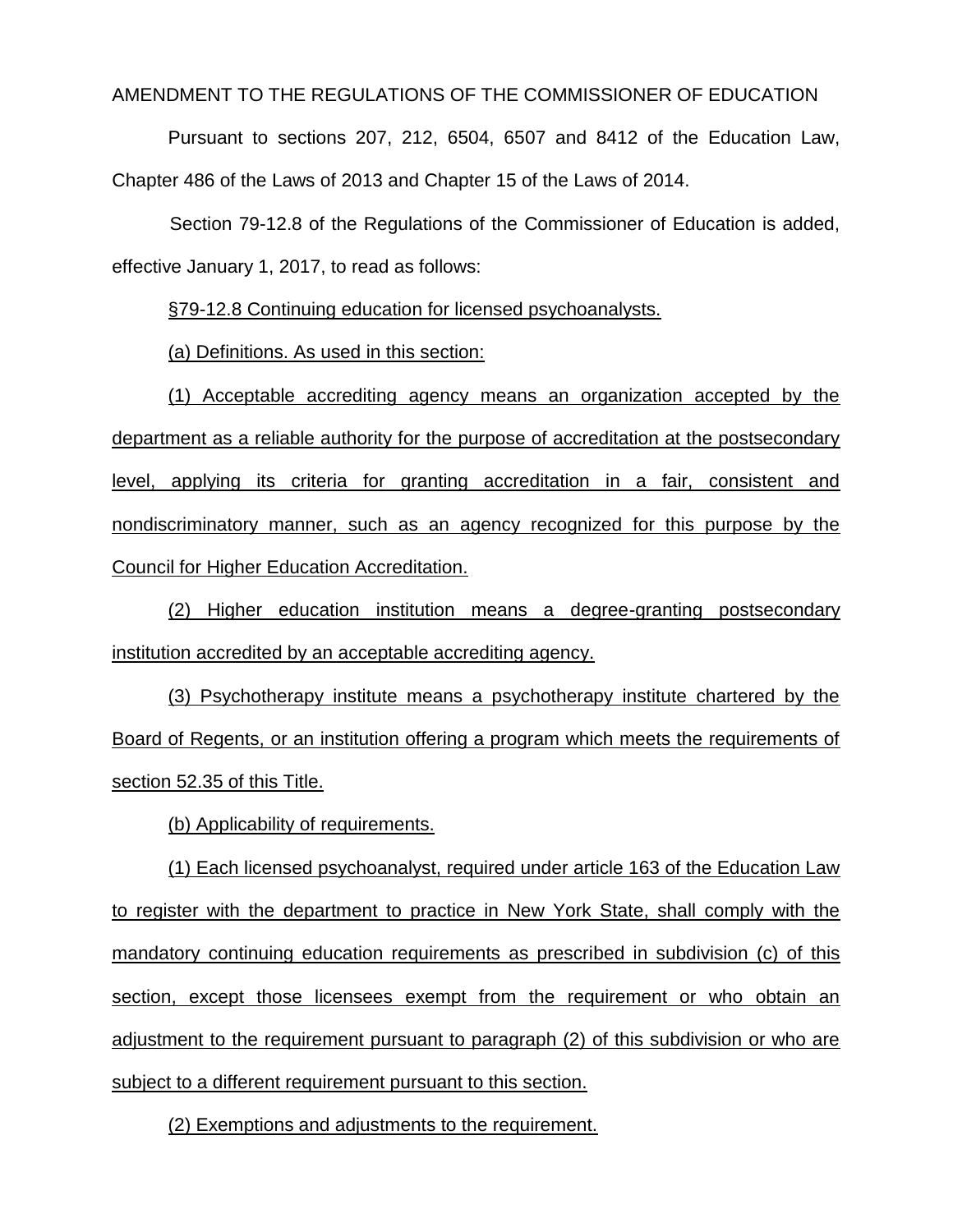(i) Exemptions. The following licensees shall be exempt from the continuing education requirements, as prescribed in subdivision (c) of this section:

(a) licensees for the triennial registration period during which they are first licensed to practice as a licensed psychoanalyst in New York State; and

(b) licensed psychoanalysts who are not engaged in the practice of psychoanalysis, as evidenced by not being registered to practice in New York State, except as otherwise prescribed in subdivision (e) of this section to meet the requirements for the resumption of practice in New York State.

(ii) Adjustments to the requirement. An adjustment to the continuing education requirement, as prescribed in subdivision (c) of this section, may be made by the department, provided that the licensee documents good cause that prevents compliance or the department determines otherwise that there is good cause that prevents compliance, which shall include, but not be limited to, any of the following reasons: poor health or a specific physical or mental disability certified by an appropriate health care professional; or extended active duty with the Armed Forces of the United States; or other good cause beyond the licensee's control which in the judgment of the department, makes it impossible for the licensee to comply with the continuing education requirements in a timely manner.

(c) Mandatory continuing education requirement.

(1) General requirement.

(i) During each triennial registration period, meaning a registration period of three years' duration, an applicant for registration shall complete at least 36 hours of continuing education, acceptable to the department, as defined in paragraph (2) of this subdivision. Any licensed psychoanalyst whose first registration date following January 1, 2017 occurs less than three years from such date shall complete continuing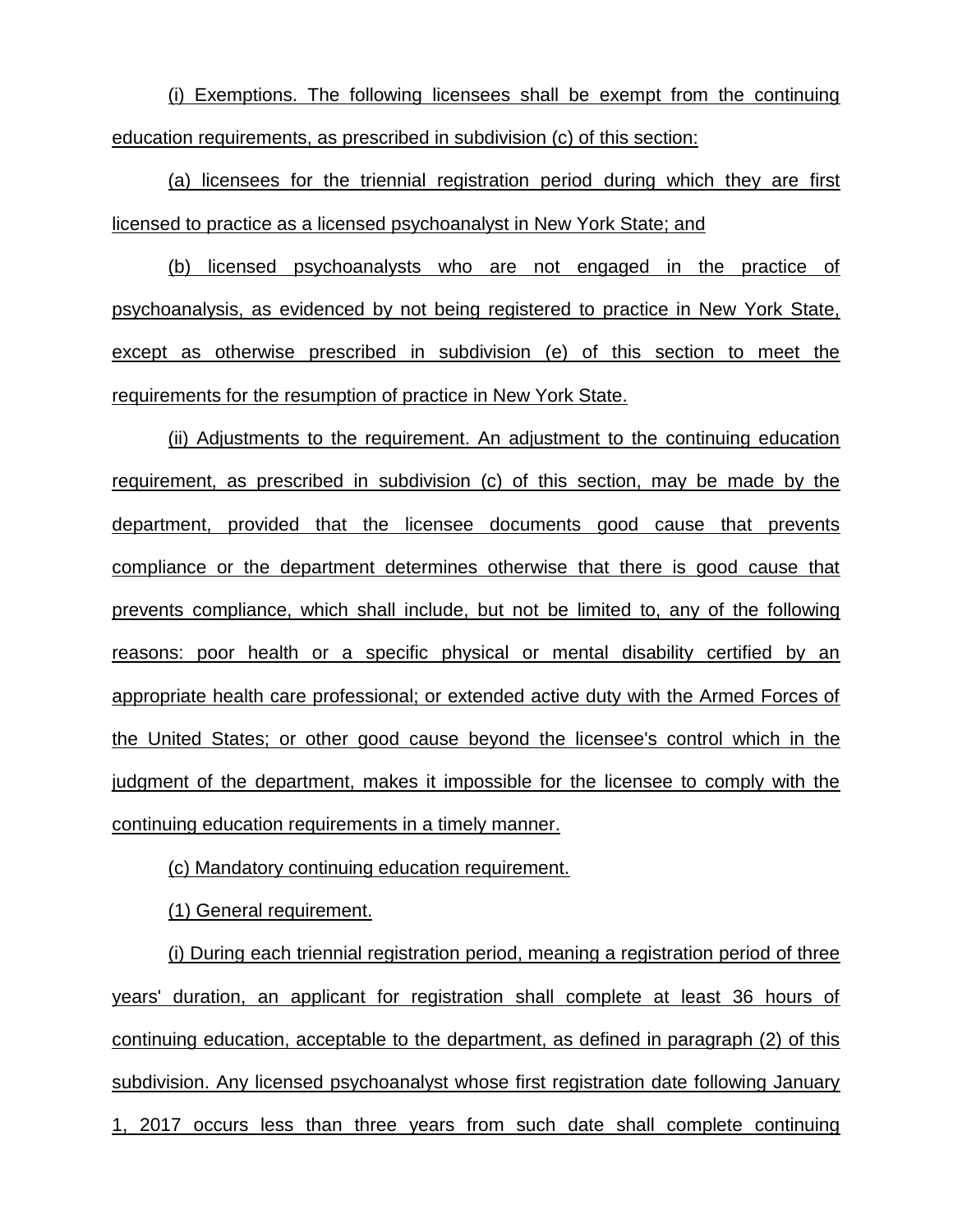education hours on a prorated basis at the rate of one hour of acceptable formal continuing education per month for the period beginning January 1, 2017 up to the first registration date thereafter. Such continuing education shall be completed during the period beginning January 1, 2017 and ending before the first day of the new registration period.

(ii) Proration. Unless otherwise prescribed in this section, during each registration period of less than three years' duration, an applicant for registration shall complete acceptable continuing education, as defined in paragraph (2) of this subdivision and within the limits prescribed in such paragraph, on a prorated basis at a rate of one hour of continuing education per month for such registration period.

(2) Acceptable formal continuing education. To be acceptable to the department, continuing education shall meet the requirements of this paragraph. Such continuing education must be in subjects prescribed in subparagraph (i) of this paragraph and be the types of learning activities prescribed in subparagraph (ii) of this paragraph and subject to the prohibition contained in subparagraph (iii) of this paragraph.

(i) Acceptable subjects.

(a) The formal continuing education shall be in professional and clinical skills in accordance with the practice of psychoanalysis as defined in section 8405 of the Education Law. Such subjects may include but shall not be limited to: clinical interventions and evidence-based practice; cross-disciplinary offerings from medicine, law, administration, education, and the behavioral and social sciences related to psychoanalytic practice, patient communications, recordkeeping, and matters relating to law and/or ethics which contribute to professional practice in psychoanalysis and the health, safety, and/or welfare of the public.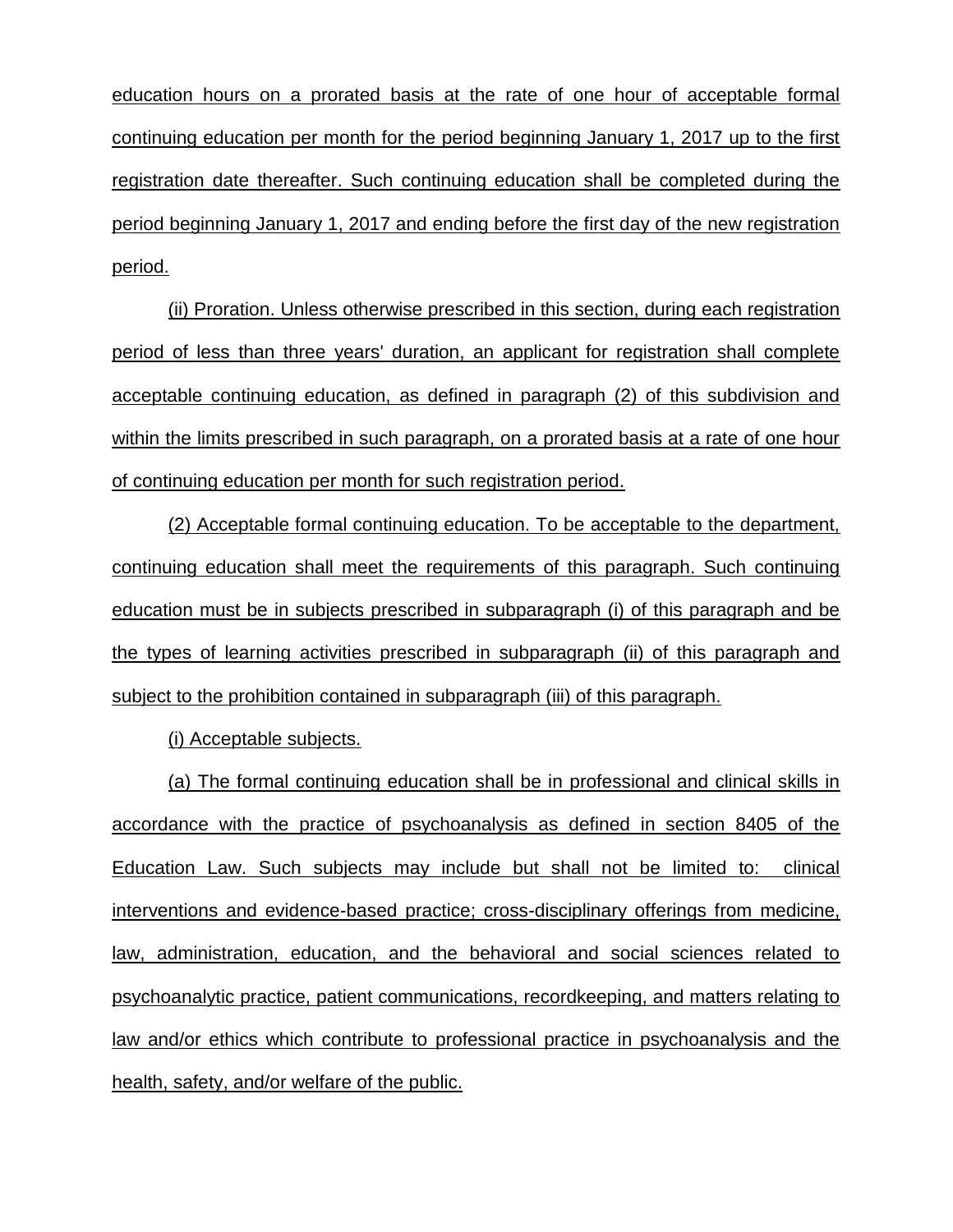(b) All subject topics must be comparable to those taught in professional education programs in psychoanalysis offered by a program that is registered under section 52.35 of the Commissioner's Regulations.

(ii) Types of learning activities. Acceptable continuing education shall be the types of learning activities prescribed in this subparagraph and shall be subject to the limitations prescribed in this subparagraph and subparagraph (iii) of this paragraph.

(a) Courses of learning. Acceptable courses of learning and other education activities must be taken from a provider who has been approved by the department on the basis of an application and fee, pursuant to subdivision (i) of this section. Formal courses of learning shall include but not be limited to, university and college credit and non-credit courses, and professional development programs and technical sessions offered by national, state and local professional associations and other organizations acceptable to the department, and any other organized educational and technical programs related to the practice of psychoanalysis that are acceptable to the department.

(b) Other educational activities. Acceptable continuing education shall be the following other educational activities:

(1) preparing and teaching a course offered by a provider of continuing education to licensed psychoanalysts, approved pursuant to subdivision (i) of this section, provided that such teaching shall not be acceptable where the licensee has taught the course on more than one occasion without presenting new or revised material. Continuing education hours that may be credited for this activity may include actual instructional time plus preparation time which may be up to two additional hours for each hour of presentation;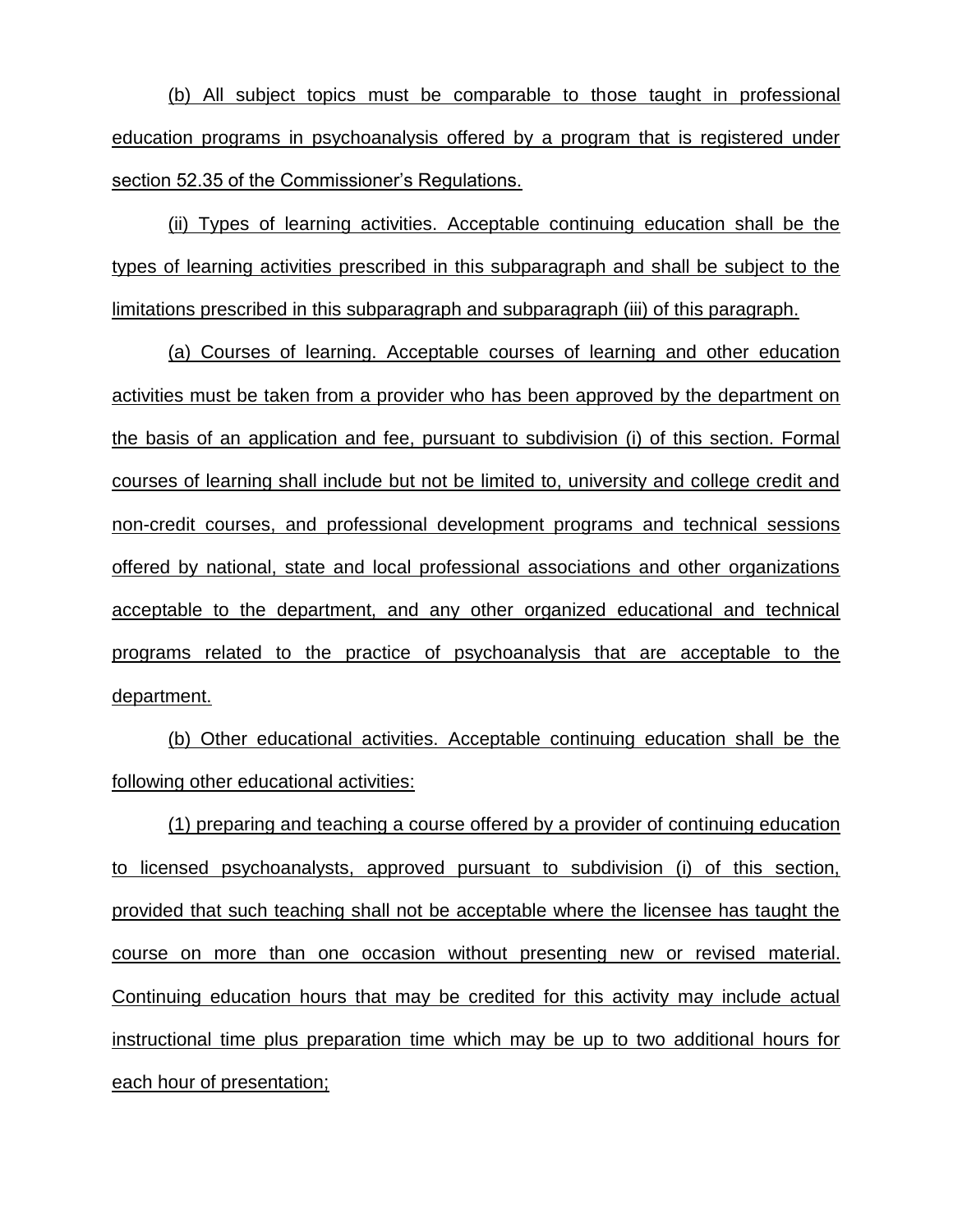(2) preparing and teaching a course, acceptable to the department, at a higher education institution or psychotherapy institute, as defined in paragraphs (2) and (3) of subdivision (a) of this section, relating to the practice of psychoanalysis, provided that such teaching shall not be acceptable where the licensee has taught the course on more than one occasion without presenting new or revised material. Continuing education hours that may be credited for this activity may include actual instructional time plus preparation time which may be up to two additional hours for each hour of presentation;

(3) making a technical presentation at a professional conference sponsored by an organization that is a provider of continuing education to licensed psychoanalysts and that is approved pursuant to subdivision (i) of this section, provided that such presentation shall not be acceptable where the licensee has presented on the topic on more than one occasion without presenting new or revised material. Continuing education hours that may be credited for this activity shall include actual presentation time, plus preparation time which may be up to two additional hours for each hour of presentation;

(4) completing a self-study program, meaning structured study, offered by a provider approved pursuant to subdivision (i) of this section, that is based on audio, audio-visual, written, on-line, or other media, and does not include live instruction, transmitted in person or otherwise, during which the student may communicate and interact with the instructor and other students. Self-study may comprise no more than twelve hours of continuing education in any three-year registration period, or one-third of the hours for a registration period other than three years;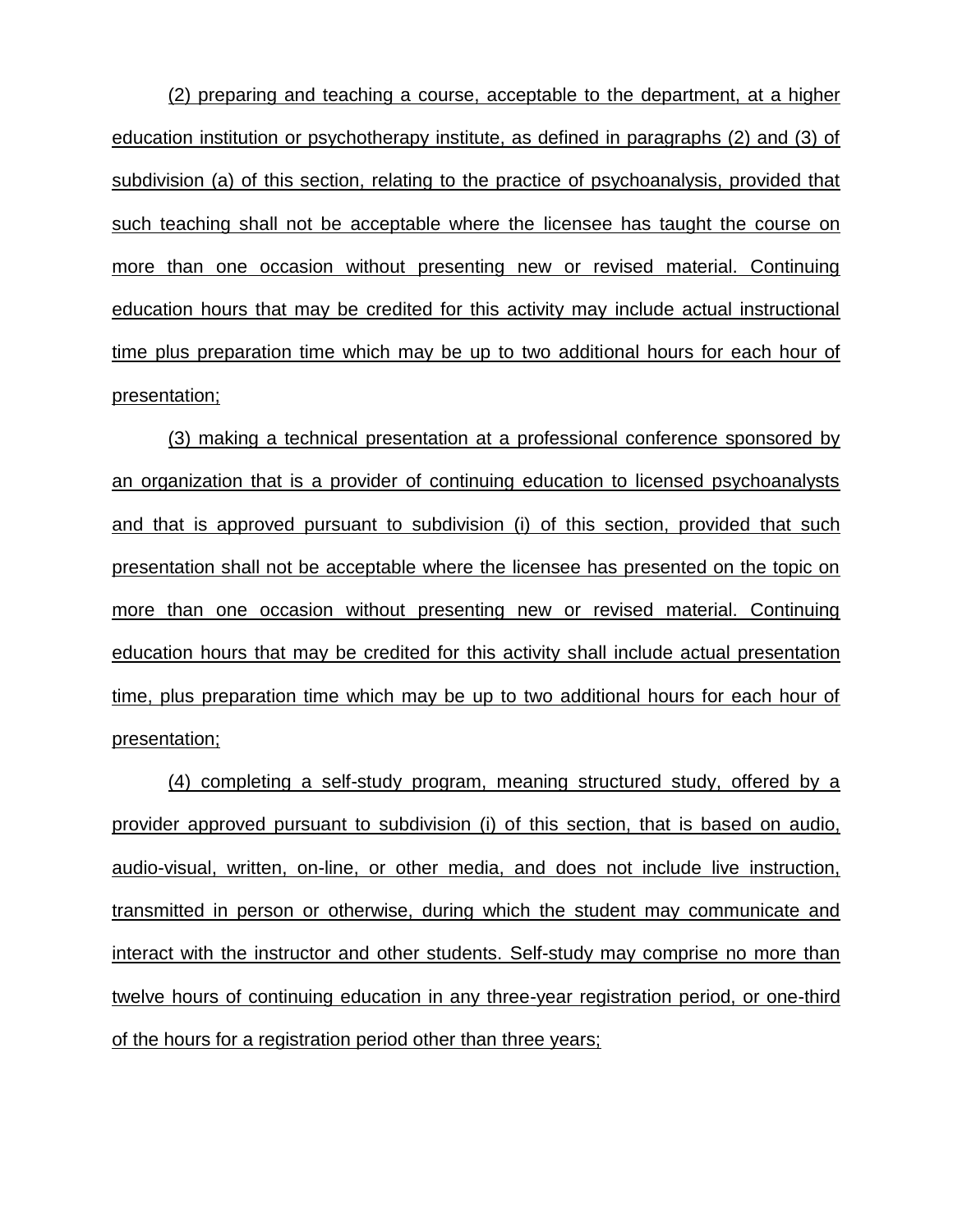(5) authoring a first-time article published in a peer-reviewed journal or a chapter in a published book, provided that the amount of continuing education credit awarded for such activity shall be two hours; or

(6) authoring a first-time book in the practice of licensed psychoanalysis, provided that the amount of continuing education credit awarded for such activity shall be five hours.

(c) The department may, in its discretion and as needed to contribute to the health and welfare of the public, require the completion of continuing education courses in specific subjects to fulfill this mandatory continuing education requirement.

(iii) Prohibition.

(a) Any continuing education designed for the sole purpose of personal development, marketing, business practices, and maximizing profits for the practice of a licensed psychoanalyst shall not be considered by the department as acceptable continuing education.

(b) Supervision of a licensed psychoanalyst, limited permit holder, student or intern in a placement that is part of a license-qualifying program, is not an acceptable subject of continuing education.

(d) Renewal of registration. At each re-registration, licensed psychoanalysts shall certify to the department that they have either complied with the continuing education requirements, as prescribed in this section, or are subject to an exemption or adjustment to such continuing education requirements, as prescribed in subdivision (b) of this section.

(1) A licensee who has not satisfied the mandatory continuing education requirements shall not practice until such requirements have been met and the licensee has been issued a registration certificate by the department, except where a licensee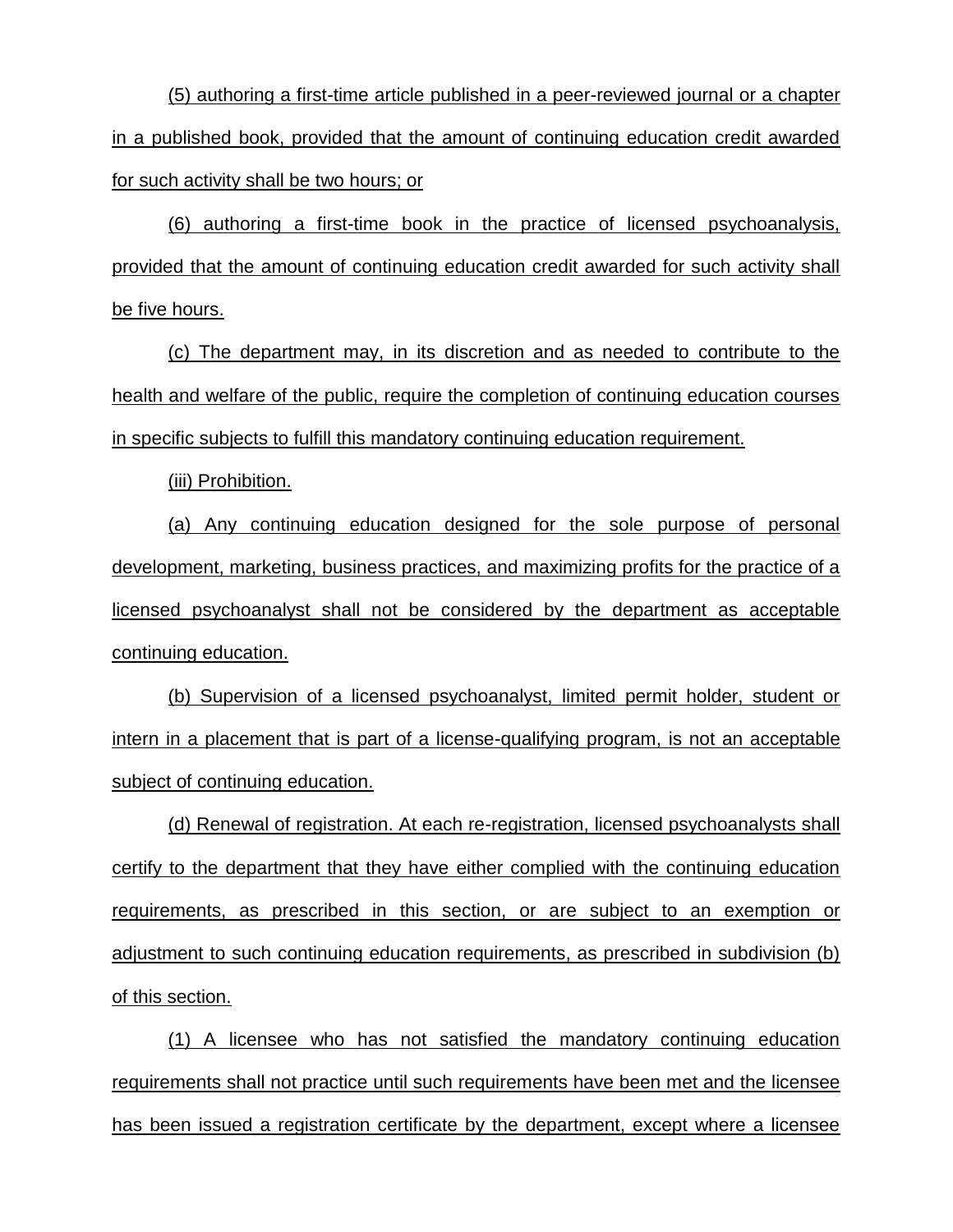has been issued a conditional registration, as provided for in subdivision (f) of this section.

(2) Continuing education hours taken during one registration period may not be transferred to the subsequent registration period.

(e) Requirement for lapse in practice.

(1) A licensee returning to the practice of licensed psychoanalysis after a lapse in practice, as evidenced by not being registered to practice in New York State, whose first registration date after such lapse in practice occurs less than three years from January 1, 2017 shall be required to complete:

(i) at least one hour of acceptable continuing education for each month beginning with January 1, 2017 until the beginning of the new registration period, which shall be completed for a licensee who has not lawfully practiced psychoanalysis continuously in another jurisdiction throughout such lapse period, in the 12-month period before the beginning of the new registration period; and for the licensee who has lawfully practiced as a licensed psychoanalyst continuously in another jurisdiction throughout such lapse period, in the new registration period or at the option of the licensee in the period beginning 36 months before the commencement of the new registration period and ending at the conclusion of such new registration period; and

(ii) for a licensee who has not lawfully practiced as a licensed psychoanalyst continuously in another jurisdiction throughout such lapse period, at least 12 hours of acceptable continuing education in each successive 12-month period of the new registration period; and for a licensee who has lawfully practiced licensed psychoanalysis continuously in another jurisdiction throughout such lapse period, the regular continuing education requirement during the new registration period.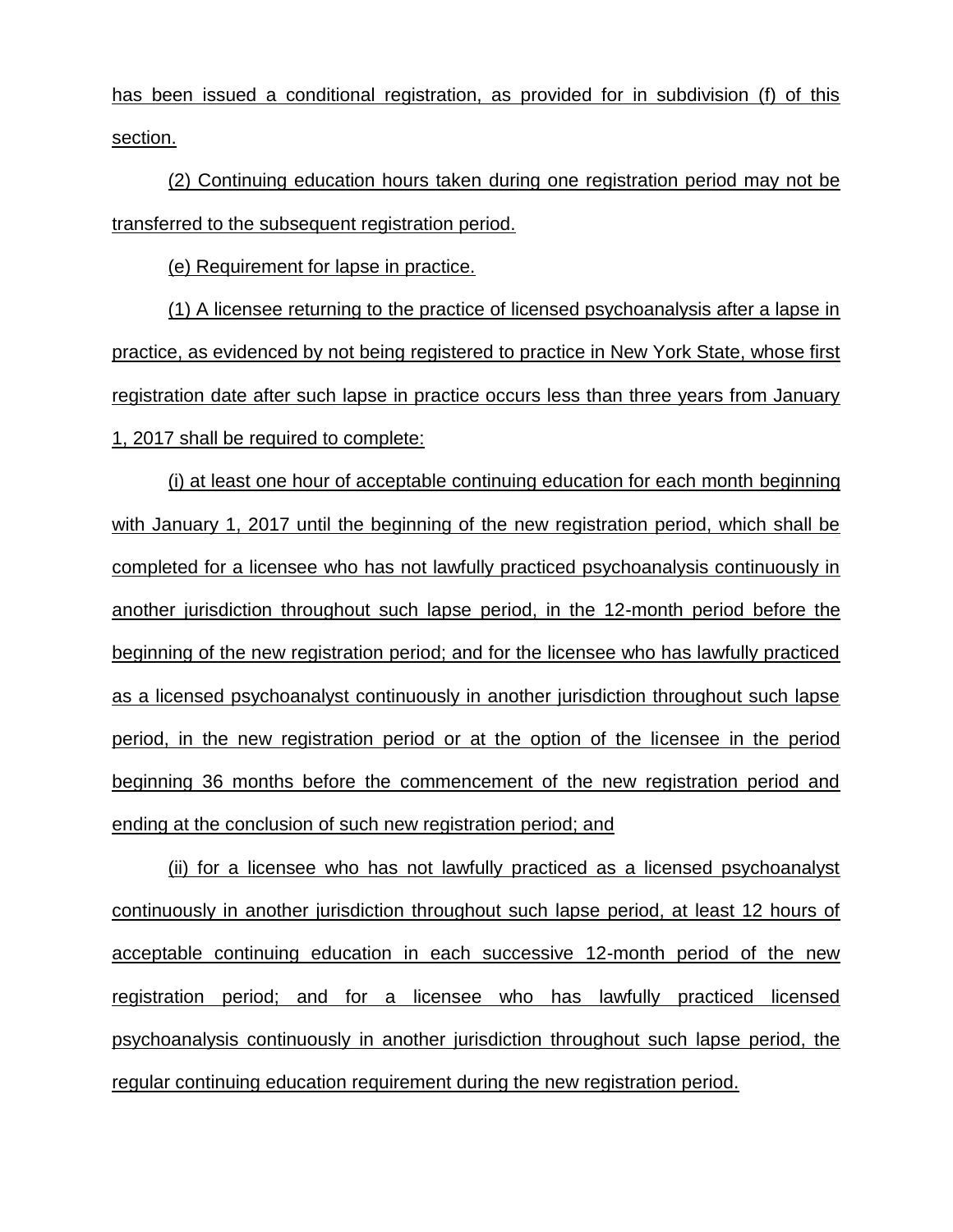(2) Except as prescribed in paragraph (1) of this subdivision for registrations therein specified, a licensee who returns to practice as a licensed psychoanalyst after a lapse in practice in which the licensee was not registered to practice in New York State and did not lawfully practice continuously in another jurisdiction throughout the lapse period, shall be required to complete:

(i) the continuing education requirement applicable to the period of time the licensee was registered in the licensee's last registration period;

(ii) at least one hour of acceptable continuing education for each month of lapsed registration up to a maximum 36 hours, which shall be completed in the 12 months before the beginning of the new registration period; and

(iii) at least 12 hours of acceptable continuing education in each succeeding 12 month period, after such registration is reissued, until the next registration date.

(3) Except as prescribed in paragraph (1) of this subdivision for registrations therein specified, a licensee who returns to practice as a licensed psychoanalyst after a lapse in practice in which the licensee was not registered to practice in New York State but did lawfully practice psychoanalysis continuously in another jurisdiction throughout the lapse period, shall be required to complete:

(i) the continuing education requirement applicable to the period of time the licensee was registered in the licensee's last registration period; and

(ii) at least one hour of acceptable continuing education for each month of lapsed registration up to a maximum of 36 hours, which shall be completed in the new registration period, or at the option of the licensee in the period beginning 36 months before the commencement of the new registration period and ending at the conclusion of the new registration period; and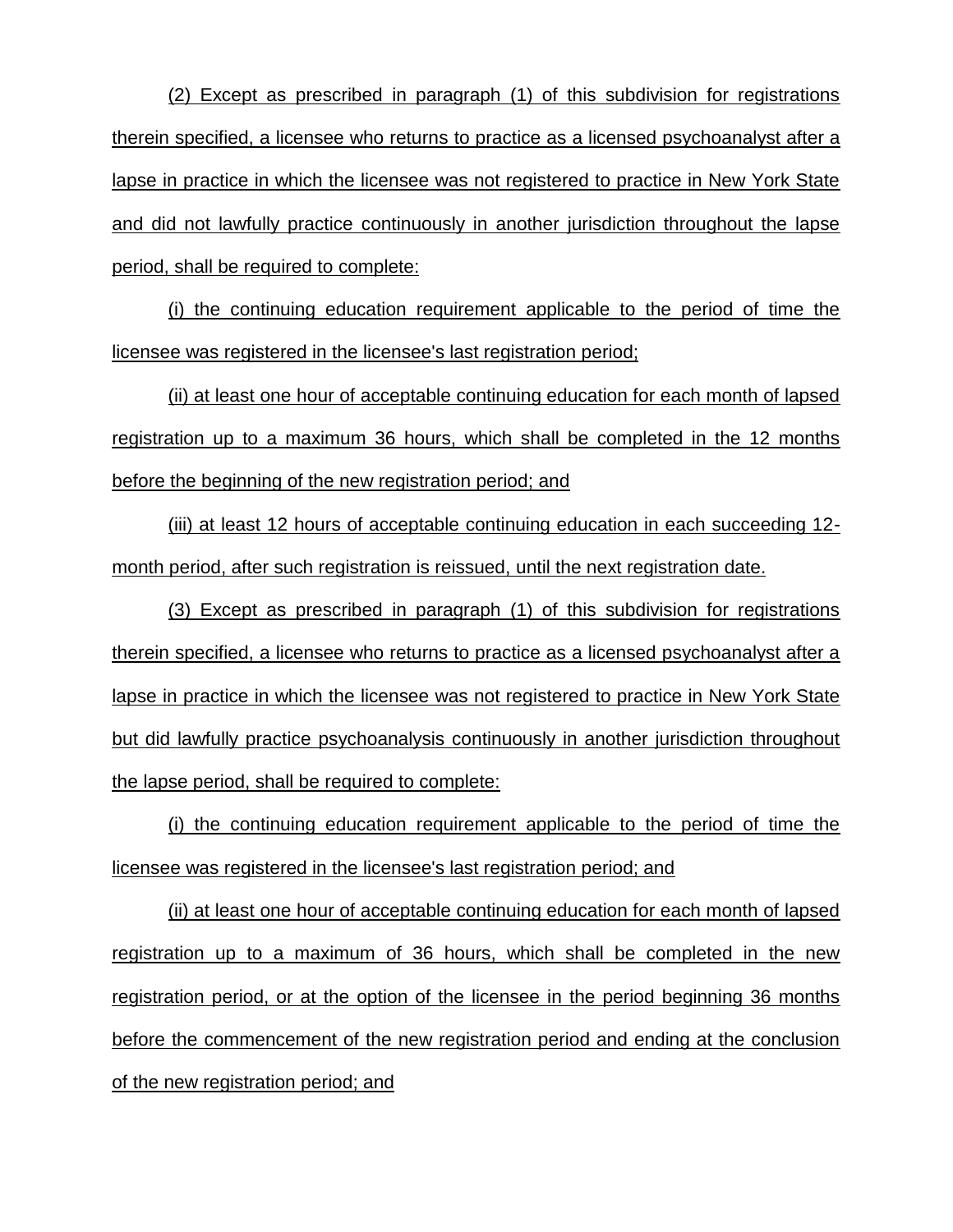(iii) the regular continuing education requirement during the new registration period.

(f) Conditional registration.

(1) The department may issue a conditional registration to a licensee who attests to or admits to noncompliance with the continuing education requirements of this section, provided that such licensee meets the following requirements:

(i) the licensee agrees to remedy such deficiency within the conditional registration period;

(ii) the licensee agrees to complete the regular continuing education requirement at the rate of one hour of acceptable continuing education per month during such conditional registration period; and

(iii) the licensee agrees to complete additional continuing education during such conditional registration period, which the department may require to ensure the licensee's proper delivery of professional psychoanalysis services consistent with the licensee's practice as a licensed psychoanalyst.

(2) The duration of such conditional registration shall not exceed one year and shall not be renewed or extended.

(g) Licensee records. Each licensee subject to the requirements of this section shall maintain, or ensure access by the department to, a record of completed continuing education, which includes: the title of the course if a course, the type of educational activity if an educational activity, the subject of the continuing education, the number of hours of continuing education completed, the provider's name and any identifying number (if applicable), attendance verification if a course, participation verification if another educational activity, a copy of any article or book for which continuing education credit is claimed with proof of publication, and the date and location of the continuing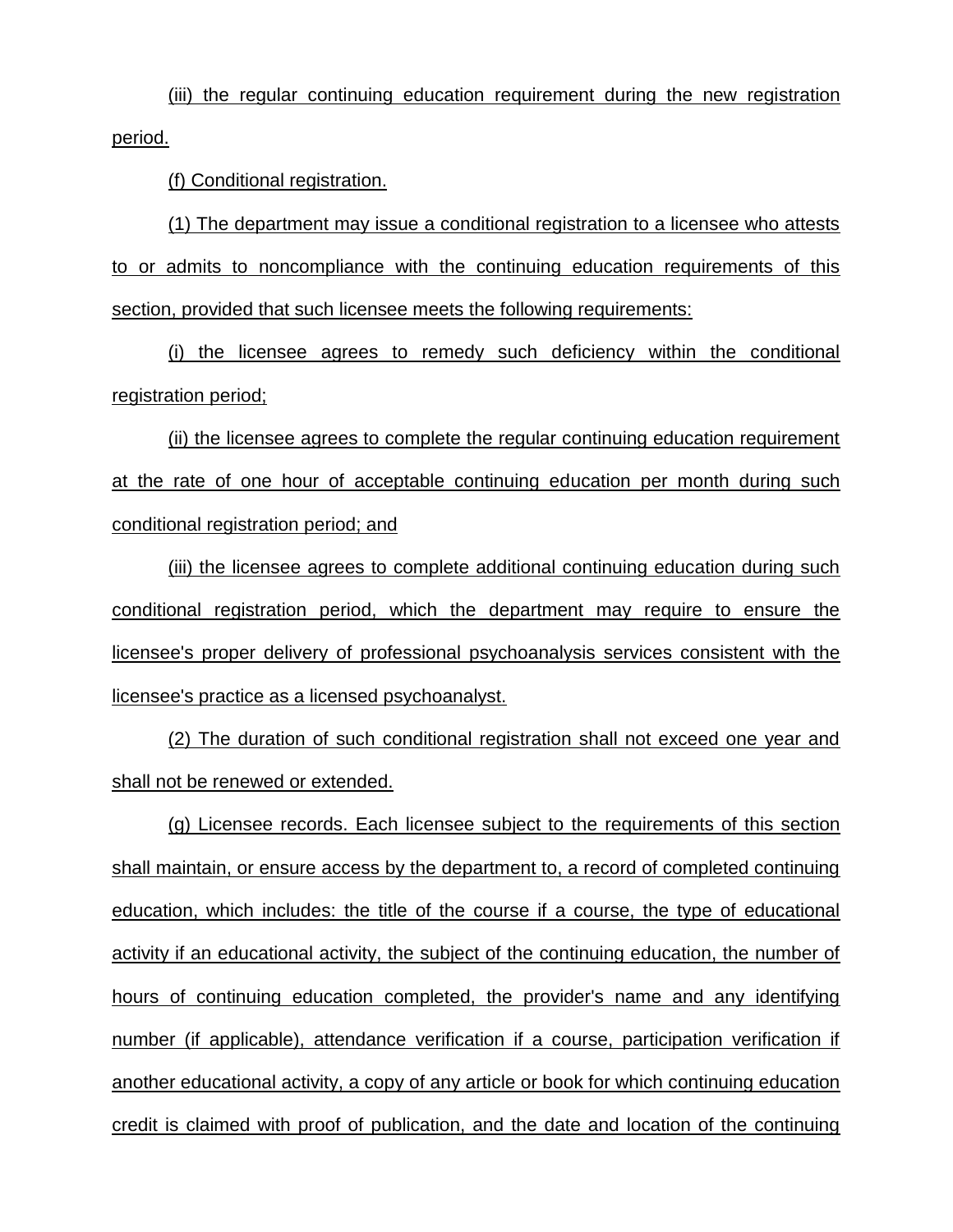education. Such records shall be retained for at least six years from the date of completion of the continuing education and shall be made available for review by the department in the administration of the requirements of this section.

(h) Measurement of continuing education study. Continuing education credit shall be granted only for acceptable continuing education, as prescribed in subdivision (c) of this section. For continuing education courses, a minimum of 50 minutes shall equal one continuing education hour of credit. For credit-bearing university or college courses, each semester-hour of credit shall equal 15 continuing education hours of credit, and each quarter-hour of credit shall equal 10 continuing education hours of credit. Continuing education credit for other educational activities shall be awarded as described in clause (b) of subparagraph (ii) of paragraph (2) of subdivision (c) of this section or as otherwise prescribed by the department.

(i) Provider approval.

(1) An entity or individual seeking approval by the department as a provider of continuing education to licensed psychoanalysts in the form of courses of learning or self-study programs shall submit the fee prescribed in paragraph (3) of subdivision (j) of this section and meet the requirements of paragraphs (2) and (3) of this subdivision.

(2) An entity or individual eligible to apply for approval to be a provider of continuing education to licensed psychoanalysts includes, but is not limited to:

(i) a higher education institution that offers programs that are registered pursuant to Part 52 of this Title as leading to licensure as a licensed psychoanalyst in New York or accredited by the American Board for Accreditation in Psychoanalysis (ABAP) or a higher education institution that is accredited by an acceptable accrediting agency and that offers graduate coursework that is directly related to the enhancement of practice, skills and knowledge of licensed psychoanalysts;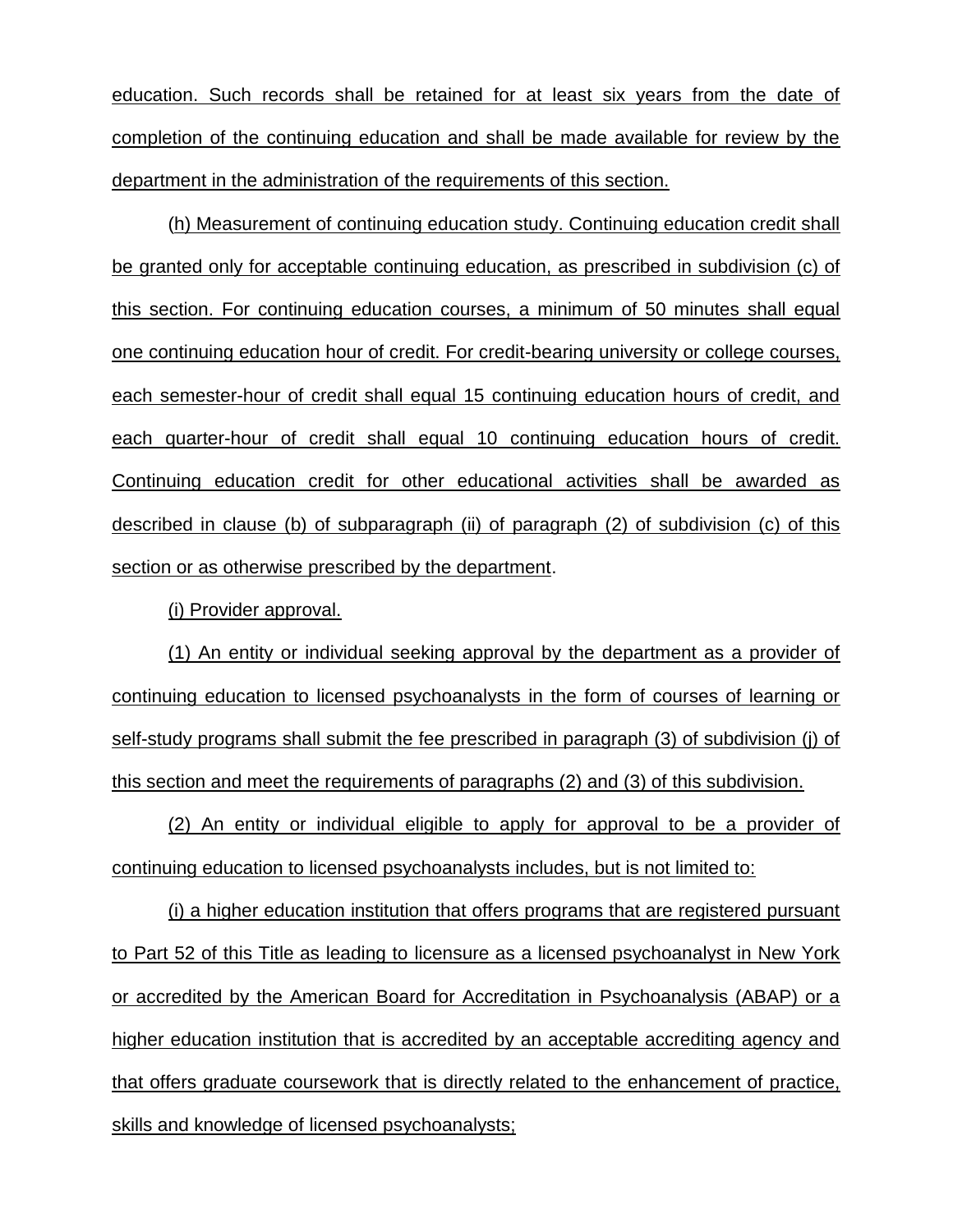(ii) a psychotherapy institute, as defined in paragraph (3) of subdivision (a) of this section that offers coursework that is directly related to the enhancement of practice, skills and knowledge of licensed psychoanalysts;

(iii) a national psychoanalyst organization or other professional organization that promotes and protects the health, safety and welfare of the public and fosters good practice in the psychoanalysis profession, including specialty boards, acceptable to the department;

(iv) a New York State psychoanalyst organization, acceptable to the department, that is incorporated or otherwise organized in New York State that promotes and protects the health, safety and welfare of the public and fosters good practice in the psychoanalysis profession in the State of New York as a whole and/or a region of the State of New York;

(v) a national organization of jurisdictional boards of psychoanalysis that promote and protect the health, safety and welfare of the public and fosters good practice in the psychoanalysis profession;

(vi) an entity operated under an operating certificate appropriately issued in accordance with articles 16, 31 or 32 of the Mental Hygiene Law;

(vii) an entity, hospital or health facility defined in section 2801 of the Public Health Law; or

(viii) an individual with expertise to provide continuing education to New York State licensed psychoanalysts.

(3) Department review of providers.

(i) The department shall conduct a review of providers that apply for approval to offer continuing education to licensed psychoanalysts.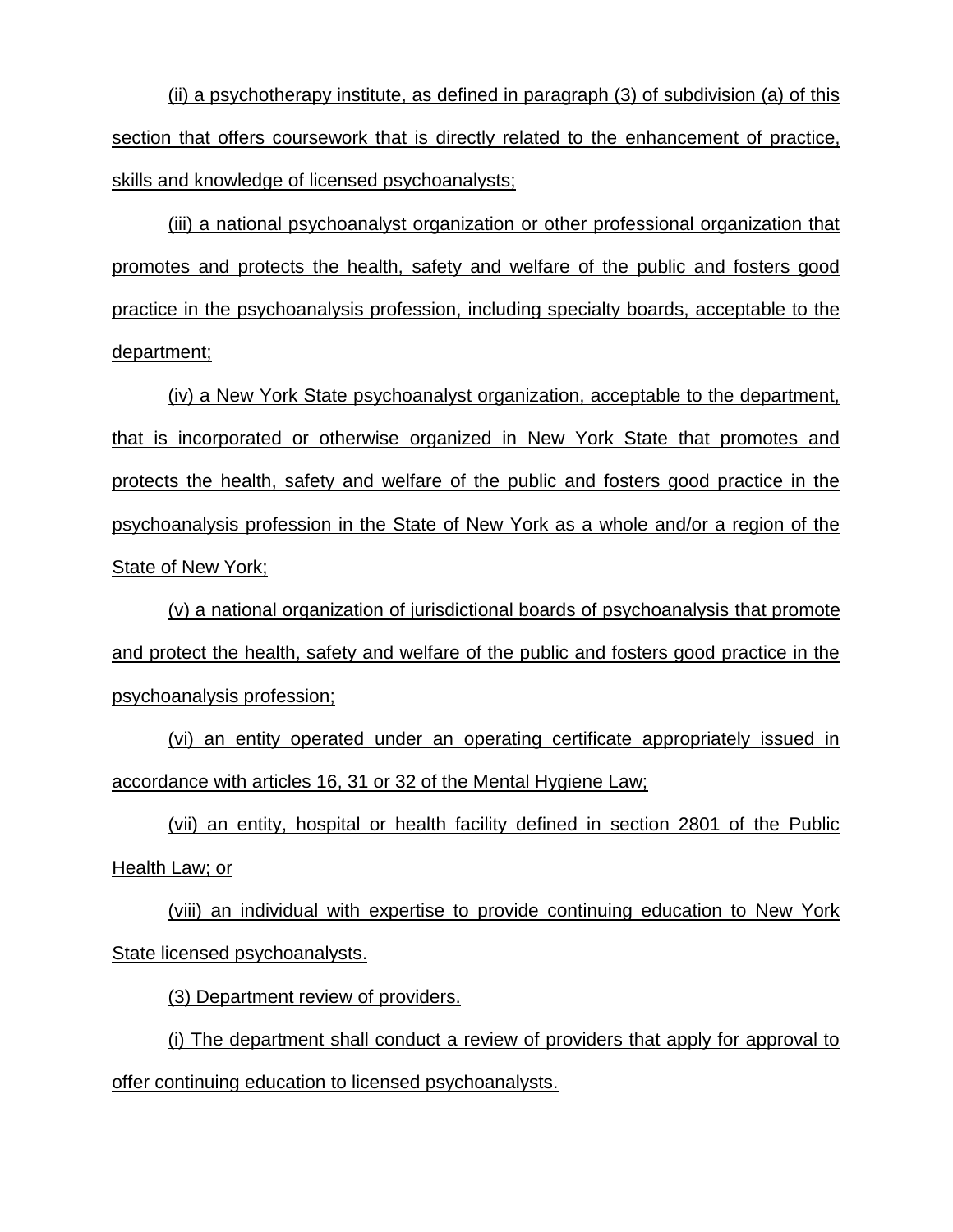(ii) An organization or individual desiring to offer continuing education shall submit, with the fee as set forth in subdivision (j) of this section, an application for advance approval as a provider at least 90 days prior to the date of the commencement of such continuing education that documents that the organization or individual:

(a) will offer courses of learning or self-study programs in one or more of the subjects prescribed for acceptable continuing education in subparagraph (i) of paragraph (2) of subdivision (c) of this section;

(b) is an organized entity or individual, included in paragraph (2) of this subdivision, including but not limited to an institution that offers a graduate program that leads to licensure in psychoanalysis; or a national, State, or local psychoanalyst organization; or a hospital, behavioral health program or program serving persons with developmental disabilities; or another entity that employs licensed psychoanalysts and possesses the expertise to offer courses/educational activities; or an individual with expertise to provide continuing education to New York State licensed psychoanalysts; or an organization desiring to provide continuing education to New York State licensed psychoanalysts; or an organization that proposes to offer courses of learning or selfstudy programs to licensed psychoanalysts; or an organized educational entity with expertise in psychoanalytic education and practice; and that meets the requirements of this subdivision;

(c) provides course instructor(s) who are qualified to teach the courses which will be offered, including but not limited to: faculty of a licensed psychoanalysis program offered by a higher education institution or psychotherapy institute; or instructor(s) who are specially qualified authorities in activities that are directed at developing and enhancing a licensee's practice as a licensed psychoanalyst, as determined by the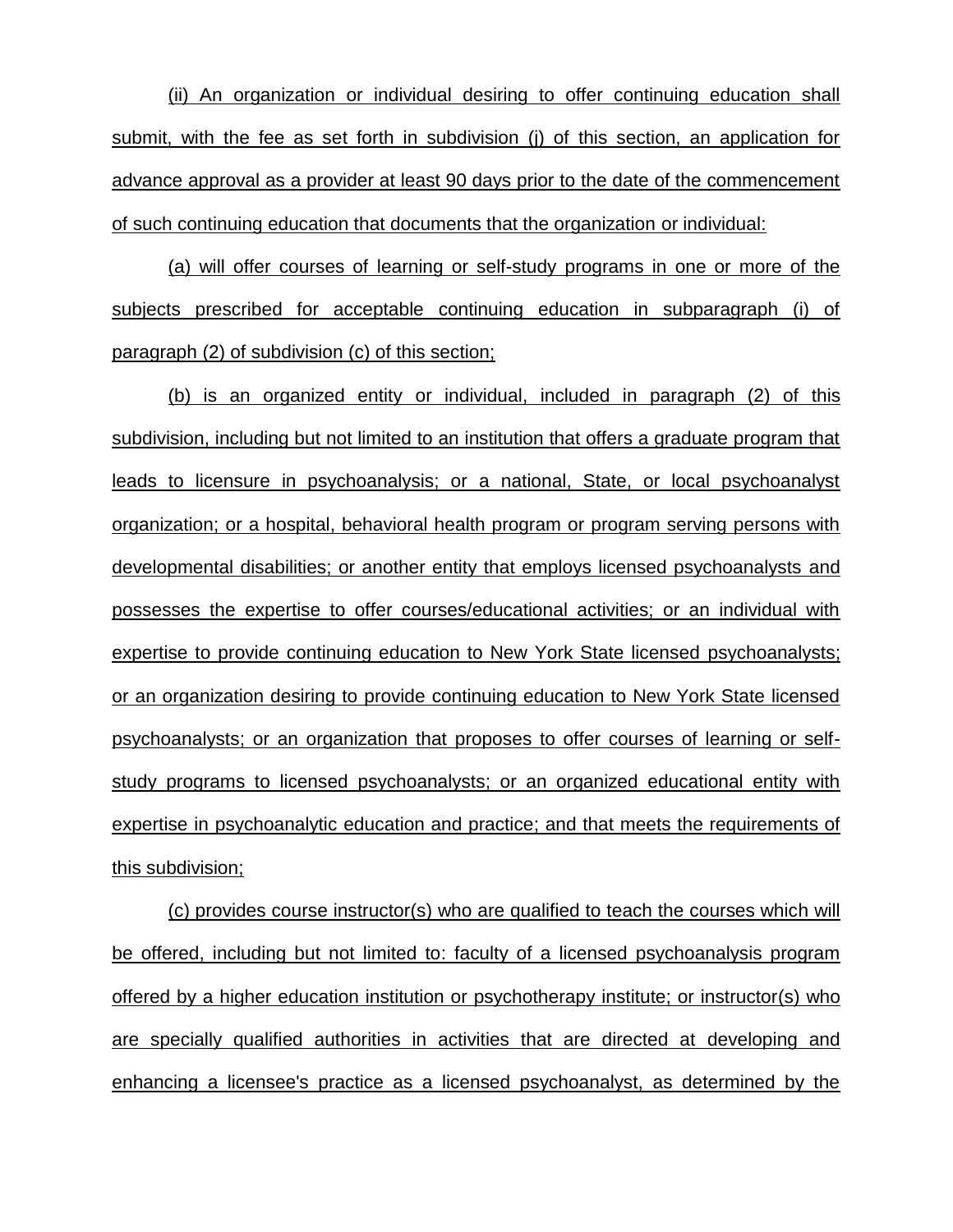department with assistance from the State Board for Mental Health Practitioners, to conduct such courses;

(d) has a method of assessing the learning of participants, and describes such method; and

(e) will maintain records for at least six years from the date of completion of coursework, which shall include, but shall not be limited to, the name and curriculum vitae of the faculty or instructor(s), a record of attendance of licensed psychoanalysts in the course if a course; a record of participation of licensed psychoanalysts in the selfinstructional coursework if self-instructional coursework; an outline of the course, date and location of the course, and the number of hours for completion of the course. In the event an approved provider discontinues operation, the governing body of such provider shall notify the department and shall transfer all records as directed by the department.

(iii) Providers that are approved by the department pursuant to the requirements of this paragraph shall be approved for a three-year term.

(iv) The department may conduct site visits of, or request information from, a provider approved pursuant to the requirements of this paragraph to ensure compliance with such requirements, and a provider shall cooperate with the department in permitting such site visits and in providing such information.

(v) A determination by the department that a provider approved pursuant to the requirements of this paragraph is not meeting the standards set forth in this paragraph shall result in the denial or termination of the approved status of the provider.

(vi) Prohibition: Presenters of didactic instruction may be persons who are not licensed by the State of New York as licensed psychoanalysts. The performance of activities that fall within the restricted scope of practice of the licensed psychoanalyst must be done by individuals licensed and registered under article 163 of the Education